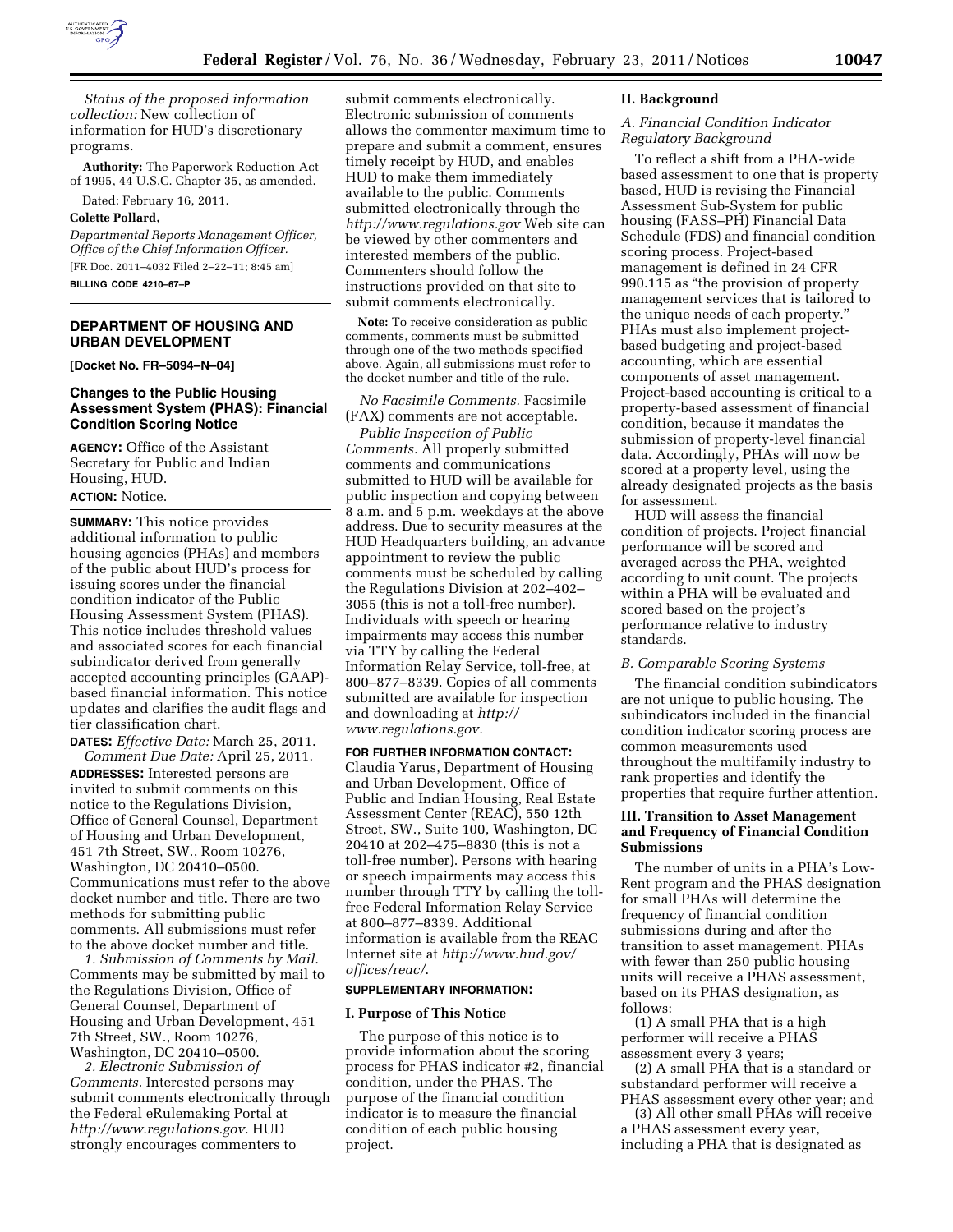troubled or Capital Fund troubled in accordance with § 902.75.

In the baseline year, every PHA will receive an overall PHAS score and in all four of the PHAS indicators: physical condition; financial condition; management operations; and Capital Fund program. This will allow a baseline year for the small deregulated PHAs.

#### **IV. Subindicators**

#### *A. Subindicators of the Financial Condition Indicator*

There are three subindicators that examine the financial condition of each project. The values of the three subindicators, derived from the FDS submitted by the PHA, comprise the overall financial assessment of a project. The three subindicators of the financial condition indicator are:

• Quick Ratio (QR);

• Months Expendable Net Assets Ratio (MENAR); and

• Debt Service Coverage Ratio (DSCR).

#### *B. Description of the Financial Condition Subindicators*

The subindicators are described as follows:

*Subindicator #1, QR.* This subindicator is a liquidity measure of the project's ability to cover current liabilities. It is measured by dividing

adjusted unrestricted current assets by current liabilities. The purpose of this ratio is to indicate whether a project could meet all current liabilities if they became immediately due and payable. A project should have available current resources equal to or greater than its current liabilities in order to be considered financially liquid. The QR is a commonly used liquidity measure across the industry. Maintaining sufficient liquidity is essential for the financial health of an individual project.

*Subindicator #2, MENAR.* This subindicator measures a project's ability to operate using its net available, unrestricted resources without relying on additional funding. It is computed as the ratio of adjusted net available unrestricted resources to average monthly operating expenses. The result of this calculation shows how many months of operating expenses can be covered with currently available, unrestricted resources.

*Subindicator #3, DSCR.* This subindicator is a measure of a project's ability to meet regular debt obligations. This subindicator is calculated by dividing adjusted operating income by a project's annual debt service payments. It indicates whether the project has generated enough income from operations to meet annual interest and principal payment on long-term debt service obligations.

## **V. GAAP-Based Scoring Process and Elements of Scoring**

### *A. Points and Threshold*

The financial condition indicator is based on a maximum of 25 points. In order to receive a passing score under this indicator, a project must achieve at least 15 points, or 60 percent of the available points under this indicator.

#### *B. Scoring Elements*

The financial condition indicator score provides an assessment of a project's financial condition. Under the PHAS financial condition indicator, HUD will calculate an overall score based on the unit weighted average score for each project. In order to compute an overall financial condition score, an individual project financial condition score is multiplied by the number of units in each project to determine a "weighted value." The sum of the weighted values is then divided by the total number of units in a PHA's portfolio to derive the overall PHAS financial condition indicator score. The three subindicator scores are produced using GAAP-based financial data contained in the FDS. The minimum number of points (zero) and the maximum number of points (25) can be achieved over a range of values.

|                            | Measurement of | Points <sup>-</sup> |
|----------------------------|----------------|---------------------|
| QR<br>MENAR<br><b>DSCR</b> |                | 12.0<br>1.0<br>2.0  |
|                            |                | 25.0                |

## QR

A project will receive zero points when its QR is less than 1.0. If its QR equals 1.0, it will receive 7.2 points. If its QR is greater than 1.0 and less than 2.0, it will receive greater than 7.2 points but less than 12.0 points, on a proportional basis. A project will receive the maximum of 12.0 points when its QR is equal to or greater than 2.0.

| <b>OR Value</b>      | Points |
|----------------------|--------|
| $\left  0.0 \right $ |        |

#### MENAR

A project will receive zero points when its MENAR is less than 1.0. If its MENAR equals 1.0, it will receive 6.6

points. If its MENAR is greater than 1.0 and less than 4.0, it will receive greater than 6.6 points but less than 11.0 points, on a proportional basis. A project will receive the maximum of 11 points when its MENAR is equal to or greater than 4.0.

| <b>MENAR Value</b> | Points |
|--------------------|--------|
|                    |        |

## DSCR

A project will receive zero points when its DSCR ratio is less than 1.0. If its DSCR equals at least 1.0 but less than 1.25, it will receive 1 point. A project will receive the maximum of 2.0 points if its DSCR is equal to or greater than 1.25 or if it has no debt at all.

| <b>DSCR Value</b>                       | Points                   |
|-----------------------------------------|--------------------------|
| $\geq$ 1.0 but <1.25<br>No Debt Service | 0.O<br>1.O<br>2.0<br>2.0 |

### **VI. Audit Adjustment**

Pursuant to § 902.30, HUD calculates a revised financial condition score after it receives audited financial information. The revised financial condition score, which is based on the audited information, can increase or decrease the initial PHA-wide score that was based on the unaudited financial information. The audited score reflects two types of adjustments. The first type is based on audit flags and reports the result from the audit itself. Significant deficiencies and material weaknesses are considered to be audit flags, alerting the REAC to an internal control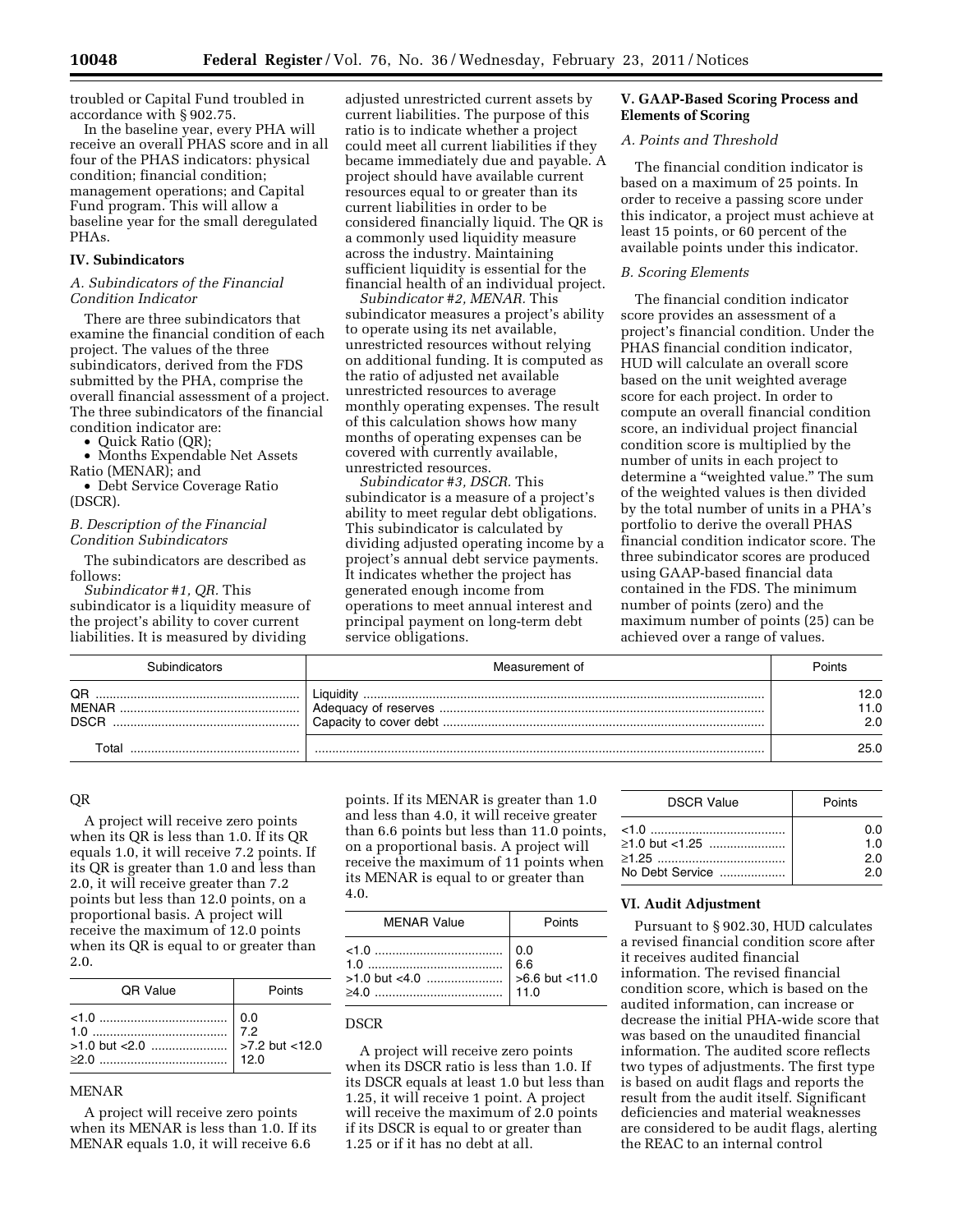deficiency or an instance of noncompliance with laws and regulations. The second adjustment type addresses significant differences between the unaudited and audited financial information reported to HUD pursuant to § 902.30.

## *Audit Opinion and Flags*

As part of the analysis of the financial health of a PHA, including assessment of the potential or actual waste, fraud, or abuse at a PHA, HUD will look to the Audit Report to provide an additional basis for accepting or adjusting the financial component scores. The information collected from the annual Audit Report pertains to the type of audit opinion; details of the audit opinion; and the presence of significant

deficiencies, material weaknesses, and noncompliance.

If the auditor's opinions on the financial statements and major federal programs are anything other than unqualified, points could be deducted from the PHA's audited financial score. The REAC will review audit flags to determine their significance as it directly pertains to the assessment of the PHA's financial condition. If the flags have no effect on the financial components or the overall financial condition of the PHA as it relates to the PHAS assessment, the audited score will not be adjusted. However, if the flags have an impact on the PHA's financial condition, the PHA's audited score will be adjusted according to the seriousness of the reported finding.

These flags are collected on the Data Collection Form (OMB approval number 2535–0107). The PHA completes this form for audited submissions. If the Data Collection Form indicates that the auditor's opinion will be anything other than unqualified, points can be deducted from the financial condition score. The point deductions have been established using a three-tier system. The tiers give consideration to the seriousness of the audit qualification and limit the deducted points to a reasonable portion of the PHA's total score.

## *Audit Flag Tiers*

Audit flags are assigned tiers, as stated in the following chart.

## AUDIT FLAGS AND TIER CLASSIFICATIONS

| <b>Audit Flags</b>                                                                                                                                                                                                        | Tier classification                      | comments                                                                                                                                 |
|---------------------------------------------------------------------------------------------------------------------------------------------------------------------------------------------------------------------------|------------------------------------------|------------------------------------------------------------------------------------------------------------------------------------------|
| Financial Statement Audit Opinion(s):                                                                                                                                                                                     | None.<br>Tier 2                          | Deduction only if the departure includes the Low Rent or                                                                                 |
| • Departures from GAAP not significant enough to<br>cause an adverse opinion(s).<br>• Limitations on the scope of the audit (regardless                                                                                   |                                          | Capital Fund programs.                                                                                                                   |
| of cause) not significant enough to cause a dis-<br>claimer of opinion.<br>3. Adverse opinion(s) regardless of reason(s)<br>4. Disclaimer of opinion(s) regardless of reason(s)                                           | Tier 1.<br>Tier 1.                       |                                                                                                                                          |
| Opinion(s) on Supplemental Information (Statement of Au-<br>diting Standard (SAS) 29 "in relation to" type of opinion):                                                                                                   | <br>None.<br>Tier 2.                     | Applies to the FDS.                                                                                                                      |
|                                                                                                                                                                                                                           | Tier 1.<br>Tier 1.                       |                                                                                                                                          |
| Report on Internal Control and Compliance and Other Mat-<br>ters Noted in an Audit of the Financial Statement per-<br>formed in accordance with Government Auditing Stand-<br>ards (GAS) (Yellow Book):                   |                                          | Deduction applies only if the internal control deficiency<br>and/or noncompliance relates to the Low Rent or Cap-<br>ital Fund programs. |
| • Significant deficiencies.<br>• Material weakness.                                                                                                                                                                       | Tier 3.                                  |                                                                                                                                          |
|                                                                                                                                                                                                                           | Tier 3.<br>Tier 3.<br>Tier 3.<br>Tier 3. |                                                                                                                                          |
| Report on Compliance with Requirements Applicable to<br>Major Federal Programs and Internal Control over Com-<br>pliance with OMB Circular A-133-Opinion on compli-<br>ance with each major Federal program requirements: |                                          |                                                                                                                                          |
| 1. Unqualified opinion(s) on compliance with Low Rent<br>program and Capital Fund program major federal re-<br>quirements.                                                                                                | None.                                    |                                                                                                                                          |
| 2. Qualified opinion(s) on compliance with Low Rent<br>Program program and Capital Fund program major<br>federal requirements (regardless of cause).                                                                      | Tier 2.                                  |                                                                                                                                          |
| 3. Adverse opinion(s) on compliance with Low Rent<br>program and Capital Fund program major federal re-<br>quirements (regardless of cause).                                                                              | Tier 1.                                  |                                                                                                                                          |
| 4. Disclaimer of opinion(s) on compliance with Low<br>Rent Program and Capital Fund program major fed-<br>eral requirements (regardless of cause).<br>Internal Controls and Compliance:                                   | Tier 1.                                  |                                                                                                                                          |
| • Significant deficiencies in internal controls over<br>compliance with Low Rent program and Capital<br>Fund program requirements.                                                                                        | Tier 3.                                  |                                                                                                                                          |